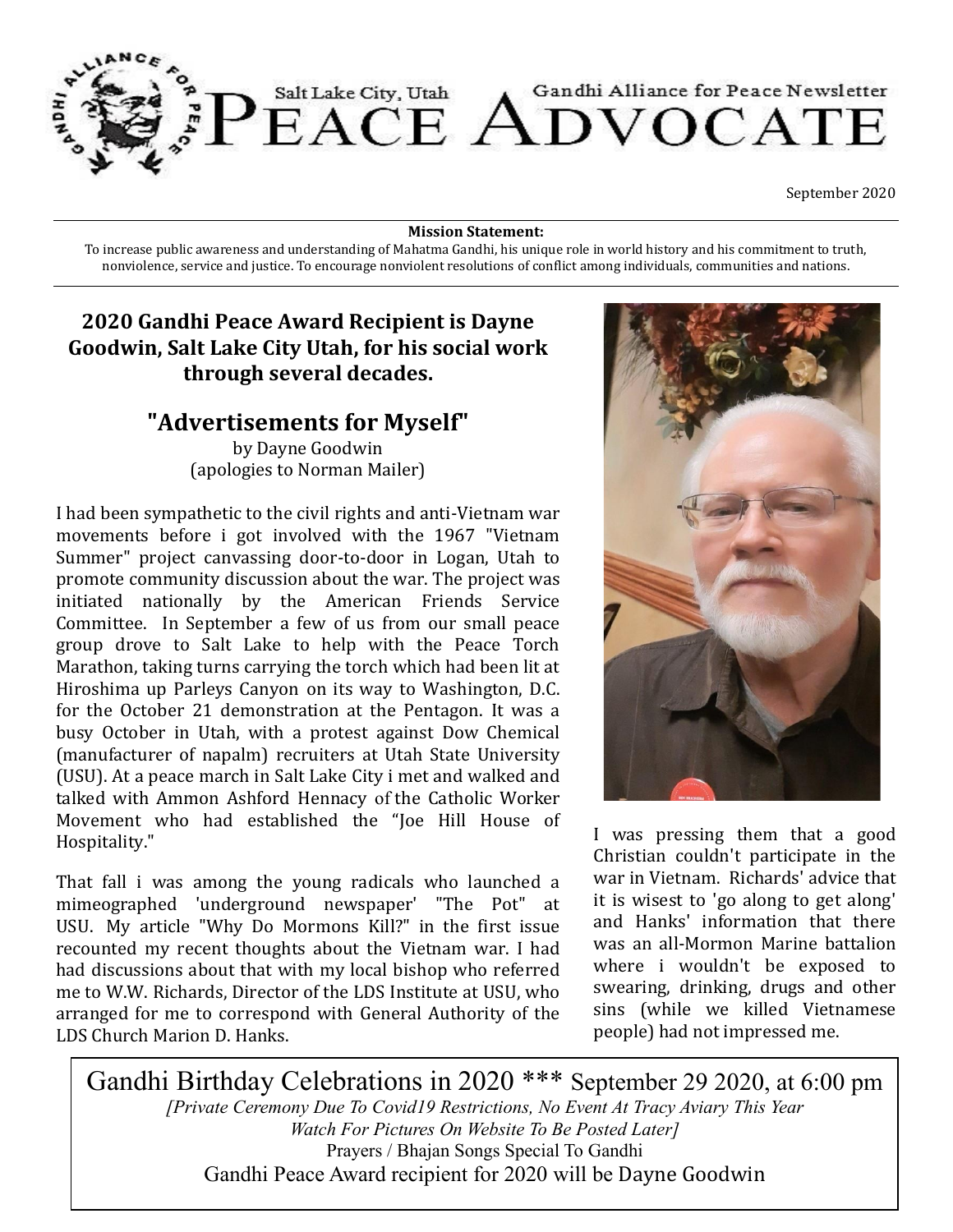My antiwar sentiments had been emboldened when Martin Luther King, Jr. spoke out against the war in April 1967. I was excited by King's work to organize a multi-ethnic Poor People's Campaign in early 1968. His assassination in April strengthened my allegiance to the project. In early May, Andy Zipser, J.J. Platt and i drove out from Logan in JJ's 1953 Chevy to participate in the Poor People's March on Washington, D.C. At the "Resurrection City" camp on the National Mall i got an unconventional education. There were daytime "Freedom Schools" run by young Black activists and nightly programs featuring well-known musicians and a spectrum of activist leaders.

One of the contingents of the Poor People's Campaign was a large SDS (Students for a Democratic Society) inspired group of people who wore "JOIN" buttons, "Jobs or Income Now." They had organized in Appalachian migrant working class areas of Chicago. I was intrigued that they sometimes called their vision of a humane society of economic security and individual freedom "socialism."

Back in Logan i helped to start a local SDS chapter; but that fall newly arrived USU faculty member Sterne McMullen advertised public talks at his home on the Cuban revolution, the Vietnam war and Black liberation where he said he was a Marxist and criticized SDS for not being serious enough. I lost interest in the university curriculum and began reading and studying about Marxism. I was impressed with Marx's 1845 "Theses on Feuerbach" written in preparation for the 1846 work "The German Ideology" together with Engels, where they first worked out their new philosophical perspective. "Philosophers have only interpreted the world, in various ways; the point is to change it", this famous Eleventh Thesis on Feuerbach became my unspoken credo.

I joined the first of a series of socialist organizations - some nationwide, some local creations - but always prioritized activism, participating in scores of projects and movements over the years. The international solidarity and peace movements got the preponderant portion of my time and energy. I am proud of two antiwar mobilizations in Salt Lake that took place thirty-five years apart.

Local pro-war and right-wing politicians expected that President George W. Bush's August 2006 visit to Salt Lake to speak at the American Legion Convention would deliver a severe blow to Salt Lake Mayor Rocky Anderson who had foolishly criticized the president and called for a protest. Our broad Wasatch Coalition for Peace and Justice became an energetic part of the even wider coalition that organized a protest rally and march of about 5,000 in downtown Salt Lake led by Rocky Anderson. The pro-war rally in Liberty Park attracted about 200 people. See

http://wasatchpeaceandjustice.org/index.html

Starting with a small group in Logan, in the summer of 1970, we built the regional Wasatch Peace Action Coalition which organized Utah's largest demonstration against the Vietnam War on May 15, 1971; i carefully counted over 7,000 marching down from the Capitol and over to Pioneer Park for the rally. Fortunately for historical truth about the antiwar movement's relationship with soldiers, the May 16 Salt Lake Tribune published a photograph of the front of the march coming down the hill and arriving at North Temple. You can see the lead contingent with their banner stretching across the street "Active-Duty GIs Against the War", some in uniform. You can also see the second, much larger contingent behind with their banner "Vietnam Veterans Against the War." Although you wouldn't recognize me as a 25-year old, you can also see me, Dayne Goodwin, at the front of the march with a walkie-talkie radio. I was communicating with other organizers along the march to pace it, keep it together and flowing smoothly.

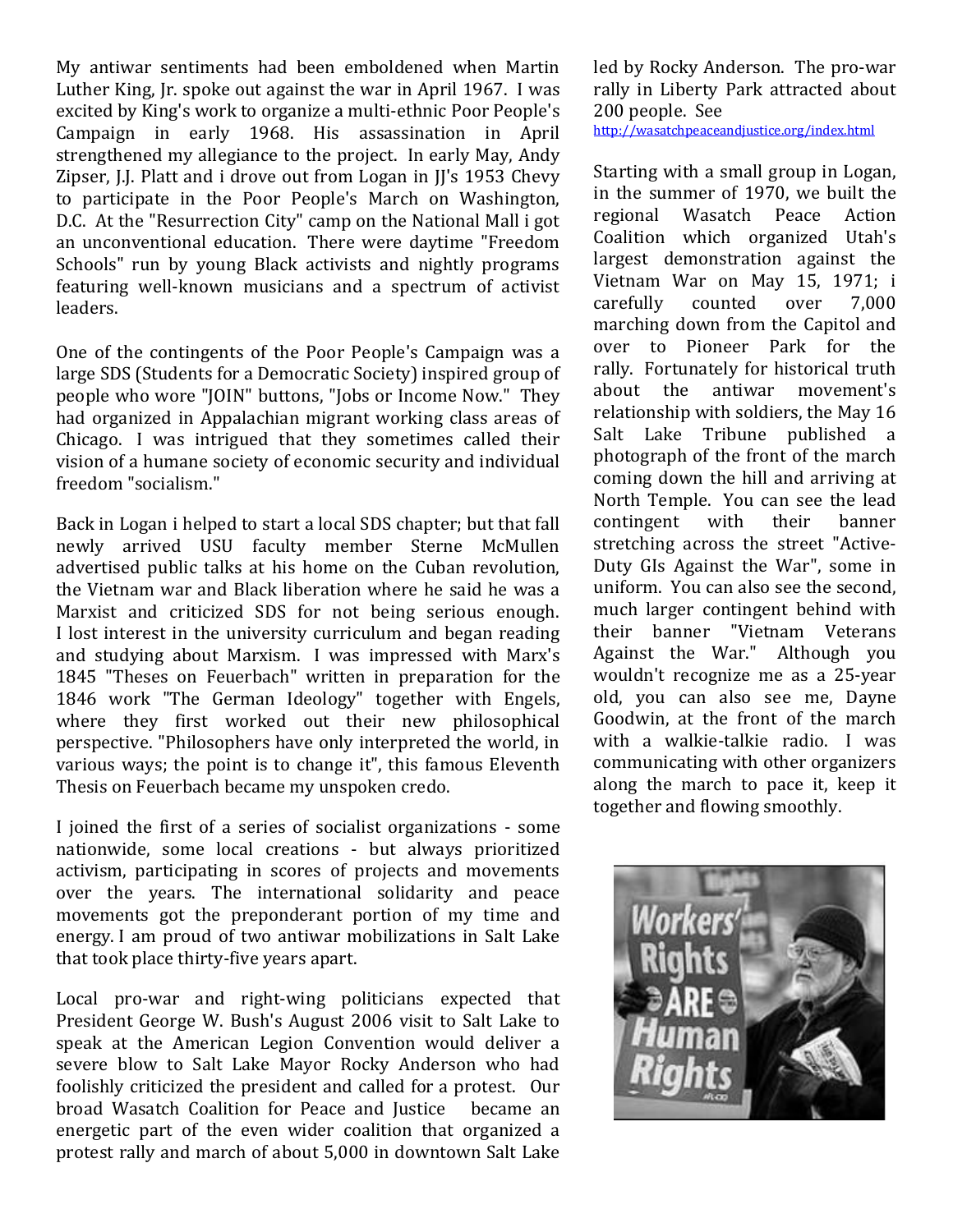# *Innocent Until Proven Guilty. For Real?*

By **Hande Torgrul**

My first memory of the words "bail" is from Western movies I saw while growing up in Türkiye 45 years ago. Recently, I had a conversation about bail with "The Warrior," who works at the Journey of Hope (JOH), which is a nonprofit in Salt Lake City that empowers harmed and justice-involved women. "The Warrior" is a pre-law student who plans to become a judge. She has been arrested and faced the bail system. Her experiences show that the "innocent until proven guilty" does not apply to all arrestees. The following is an excerpt from our conversation.

**The Warrior:** *The first time I heard about bail, I was in middle school. My older sister had gone to jail, and my foster parents were discussing whether or not to pay her bail or whether to leave her incarcerated. It did not mean much to me then, because it did not directly impact me.* 

*I somehow always knew bail was contingent on what type of risk you were, what kind of life you lived. Later, at one point I had 20+ charges. I was sure that once the judge saw that I was a 4.0 pre-law student, with no prior infractions, he*'*d question the validity of the allegations. My mindset was,* "*This isn't going to stick; judges are too intelligent to not see through this or ask for context." Months later, still incarcerated and going to court, it hit—and I plunged into a dark reality. I still had no clue what my bail was based on, but I knew what it was not based on: whether or not I was a flight risk, what kind of life I had lived (law-abiding), or whether or not I was a danger to society.* 

*I learned—in my case, but I have seen it mirrored in others—that bail was based on the judge's prejudice, bias, and underlying if not outright racism—his preconceived notions of whether or not this black woman, this black life, could obtain success and be contributory in his society. I sat in his courtroom for 8 months, witnessing this pattern with all defendants of color. For me, not being able to get \$50,000 in cash, thus sitting in jail and watching my life go by, was the punishment before the punishment. I learned later that the name of this legal game is well-known and is often referred to as* "*pay-to-play." To aid in my own defense, I had to pay to get out in order to have access to resources to help me fight. Once I [paid] for an attorney who knew a bail bondsman who had heard of my character, he worked quickly to get me freed. I saw how the negative assertions previously made about me, by both the judge and prosecutor, then changed. Because I and my village* 

*had paid for a very respected attorney, and because she knew a bail bondsman who happened to have heard great things about me, and because I had a large family unit constantly checking in and making sure that I had not been lost in this system, I was liberated in a way many others are not.*

Being part of The Warrior's friend group provided me so much more insight into the Criminal Justice System (CJS), which I have known to be biased and broken. The CJS says bail is not a punishment, yet there are over 450,000 Americans sitting in jail, not because they've been convicted of anything, but because they are too poor to pay bail and don't have high-powered attorneys.

The bail bonds system segregates the poor from the rich. And if you are poor and the system abuses you, you are less likely to pursue accountability towards the perpetrators. I learned that the current bail system creates a sense of fear and emotional manipulation for indigent defendants, who are more likely to enter into a plea agreement.

**The Warrior:** *Bail is an effort to prevent defendants from playing an adequate role in their own defense. They can't get out and contribute to their defense. Also, it is easier to victimize people into plea deals when you*'*ve successfully disconnected them from their resources. For this reason alone, the bail system is wrong, but even more so because of the prosecutors and judges who play into the disparity of this system.*

The Warrior's incarceration while pregnant for eight months increased the weight on her. At the same time, being pregnant gave her a sense of strength to thrive. Now, having a clear grasp of the entire CJS and its connection to the socio-economic and political systems, The Warrior has a deep commitment to change all the wrongs.

*Bail is a cash amount set by a Judge to guarantee appearance of the accused. Judges usually set bail based on 3 factors: probable cause; local or state schedules and rulings; & criminal history. Once bail is set, A friend or family* 



*member can pay the entire bail in cash or if allowed in bond, to release the person from jail while they await a hearing, trial.*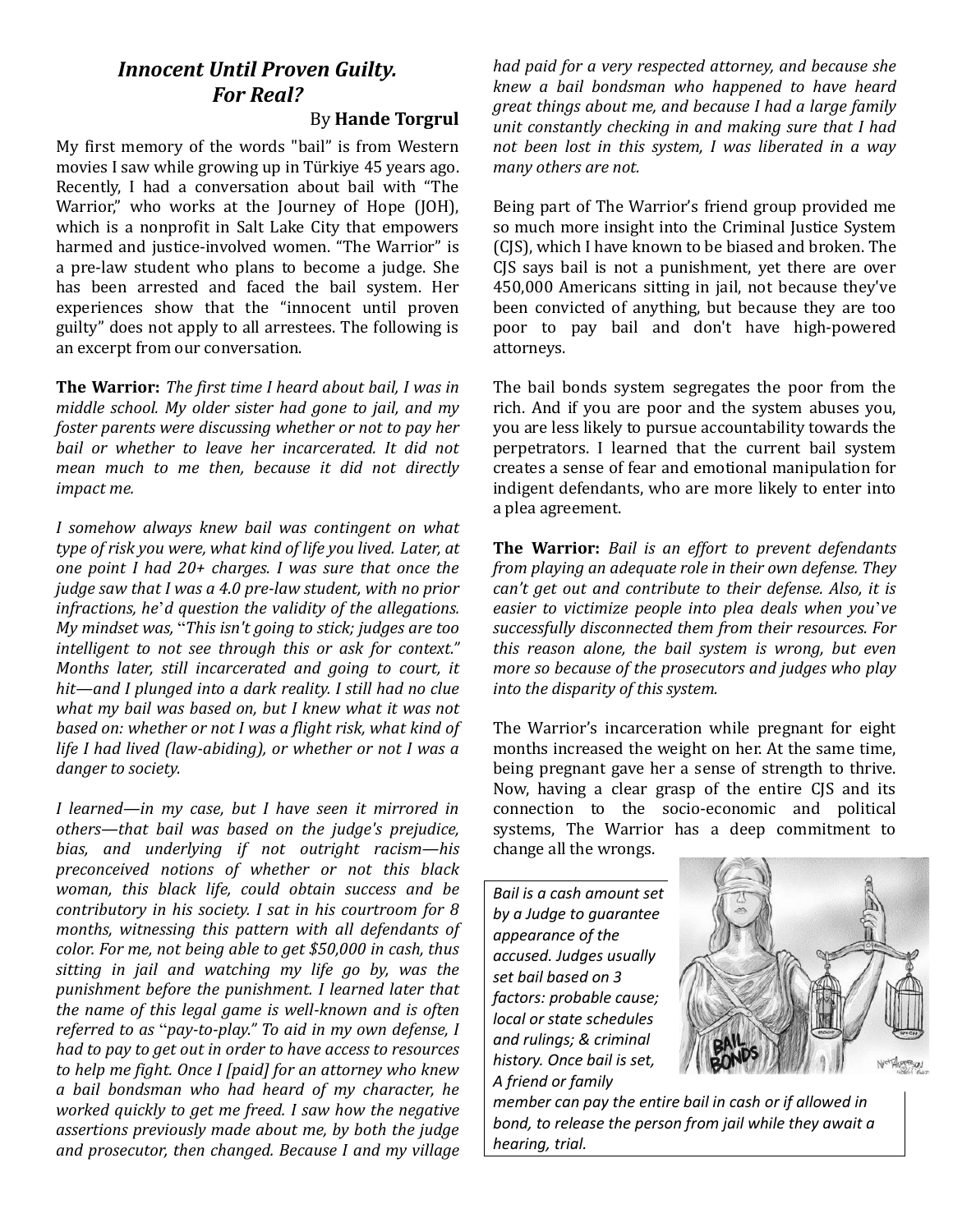## *Cash Bail Makes Criminal Courts Pay-to-Play*

By Jason M. Groth, Smart Justice Attorney, ACLU of Utah

The bail system in the United States is based on a person's ability to pay money to be released from jail while awaiting the dismissal, plea deal, or trial that will settle their case. The intended purpose is to create a financial incentive for the accused to comply with court

orders and appear in court. If they violate those conditions, they risk losing the bail money paid to secure their release and going back to jail. The theory that a person with money on the line is less likely to miss court or be a community safety risk may seem plausible and defensible, but the reality is that our bail system creates two criminal legal systems: one for those with money and one for those without.

A significant problem with the cash bail system is that many people living in the U.S. cannot afford the thousands of dollars that bail may cost. Numerous studies have shown that many households would struggle to cover a \$2,000 emergency expense, with a significant portion unable to afford an unplanned \$400 payment. Bail amounts for even low-level misdemeanor offenses can reach \$2,000 or more.

The bail system punishes people for lacking money to secure their freedom even before they appear in court. A 2015 study of Utah's jail population showed that over 50% of people in jail were incarcerated for pretrial detention. That means that over half of people in Utah jails were not convicted of any crime and could be innocent. Pretrial detainees are at a significant risk to lose their jobs, housing, and belongings while they wait to resolve their case.

With these risks in mind, many people take plea deals to exit jail rather than take their case to trial. For many people, winning at trial may not feel like a victory if they lose their home and job in the process. This partially explains why about 95% of criminal cases nationwide end in plea deals. In some counties in Utah this percentage is even higher.

The problem of a cash bail system is exacerbated by the unfair system promoted by the for-profit bail bonds industry. A bail bond company will post the bail amount for a non-refundable fee, usually 10% of the bail amount. This leverage supposedly gives the bail

bond company a financial incentive to make sure the accused appears at court and follows court orders. Otherwise, the bail bond company loses the money they posted. Importantly, the bail bond fee will not be returned even if the case is dismissed or a person is found not guilty at trial. As a result, the bail bond industry depletes resources in communities that are often disproportionately impacted by the criminal legal system. Predatory bail bond companies profit off those

> without means to afford cash bail to secure their freedom even before a case goes to trial.

> With these considerations in mind, it is no surprise that the U.S. is only one of two countries in the world that allow for-profit bail bond companies. (The other country is the Philippines.)

The bail system needs a significant

overhaul to stop our pay-to-play criminal legal system. As long as this system remains intact, our most disadvantaged community members will continue to take plea deals to get out of jail regardless of their innocence. They will have less access to their attorneys to help in their own defense, and they will continue to be exploited by the bail bond industry. A person's freedom should be determined by their ability to appear at court and safely live in the community, not by their ability to pay.

To learn about the ACLU's vision for fixing our broken bail system please read our report *A New Vision for Pretrial Justice in the United States*, which can be found here: [https://www.aclu.org/report/new](https://www.aclu.org/report/new-vision-pretrial-justice-united-states)-vision[pretrial](https://www.aclu.org/report/new-vision-pretrial-justice-united-states)-justice-united-states.

## *Gap Meets Chris Peterson Utah Gubernatorial Candidate*

===================================

*Before the Republican Primary, GAP reached out to all the Republican candidates. None responded, even after multiple attempts on our part, with an agreement to meet. More recently, Spencer Cox's staff replied to our emails that given the many responsibilities before him as Lt. Governor, he doesn't have the time to discuss our issues with us.*

Members of the Gandhi Alliance for Peace, Utah Campaign to Abolish Nuclear Weapons, and United Nations Association of Utah *met virtually* on August 13, 2020 with gubernatorial candidate Chris Peterson, [Democrat].

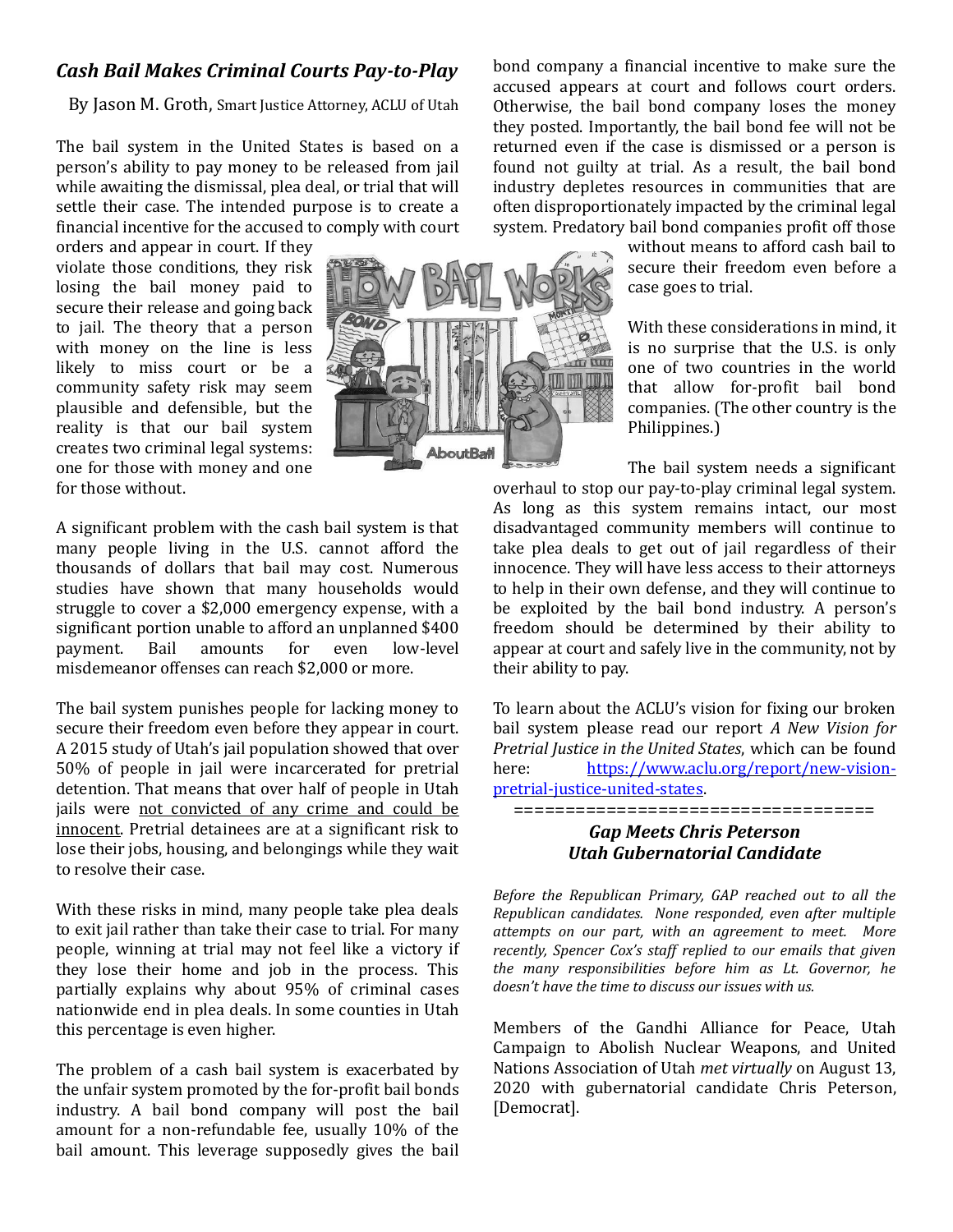The conversation with Mr. Peterson ranged over a wide range of topics. Some of his thoughts were:

Racism: Police officers need more support in learning to respond without violence. They need to receive counseling and bias training, and force should be the very last resort. He plans to create the most diverse executive branch ever in the state of Utah. Commissions, committees, and cabinets will reflect Utah's diversity.

Climate change: This is the most important issue of the day, but many don't believe in the seriousness of it. Utah has the 4th highest potential for solar, wind, and geothermal energy production and should pursue these.



Nuclear issues: He is not supportive of storing nuclear waste. The profits go to a small group of people, but the costs will be borne for generations. We need to decrease the size of our nuclear weapons arsenal. The governor's office has limited control over this, but there are informal ways to join the conversation over eliminating nuclear weapons.

Health care: We need to preserve the gains we have made. He will fight against undoing the Medicaid expansion and against closing health clinics. Too many Utahns are still in coverage gaps. The withdrawal of the U.S. from the World Health Organization was a tragedy, when so many people are dying.

Civil society: He is convinced that "information bubbles" are breaking down dialogue. With many Utahns not getting their information from reliable news sources, Utahns, and even candidates running for Congress are getting lost in rabbit warrens like the Q-ANON conspiracy theory. We need to call nonsense what it is. We need to start recognizing and defending journalism, and stop demonizing the press as the enemy of the people.

A Democratic governor can work with the legislature through teamwork, listening, and recognizing that Utahns are conservative and want low taxes and a freeenterprise economy.

================================

## **Gandhi 100 Years Ago**

Non co-operation resolution *drafted by M.K. Gandhi passed Indian National Congress in September, 1920. Came into full effect in December 1920.*

Mr. Gandhi moved his resolution on non-co-operation with the following speech:

*I am aware, more than aware, of the grave responsibility that rests on my shoulders in being privileged to move this resolution before this great assembly. I am aware that my difficulties, as also yours, increase if you are able to adopt this resolution. I am also aware that the adoption of any resolution will mark a definite change in the policy which the country has hitherto adopted for the vindication of the rights that belong to it, and its honour. I stand before you in fear of God and a sense of duty to put this before you for your hearty acceptance... requesting attendees to think impartially, enforce clear repentance, extend the spirit of sacrifice, boycott of councils and be a Swadeshi*.

The full text of Mr. Gandhi's speech in reply to the criticisms of the opposite party is about six pages long in the book Collected Works of Mahatma Gandhi, vol XVIII: 1 July, 1920 - 21 November, 1920.

#### Some Excerpts of that Resolution are .......

*And inasmuch as a beginning should be made by the classes who have hitherto moulded and represented opinion and inasmuch as Government consolidates its power through titles and honours bestowed on the people, through schools controlled by it, its lawcourts and its legislative councils, and inasmuch as it is desirable in the prosecution of the movement to take the minimum risk and to call for the least sacrifice compatible with the attainment of the desired object, this Congress earnestly advises:*

- *surrender of titles and honorary offices and resignation from nominated seats in local bodies;*
- *refusal to attend Government levees, durbars, and other official and semi-official functions held by Government officials or in their honour;*
- *gradual withdrawal of children from schools and colleges owned, aided or controlled by Government and in place of such schools and colleges establishment of national schools and colleges in the various Provinces;*
- *gradual boycott of British courts by lawyers and litigants and establishment of private arbitration courts by their aid for the settlement of private disputes;*
- *the boycott of foreign goods*.

Thus, began the great nationwide *Satyagraha* against British Occupation leading to achieving Independence of India in 27 years. [*Note: the government referred to in the above is the colonial British Raj government.]*

Such non-violent movements are applicable even today 100 years later.